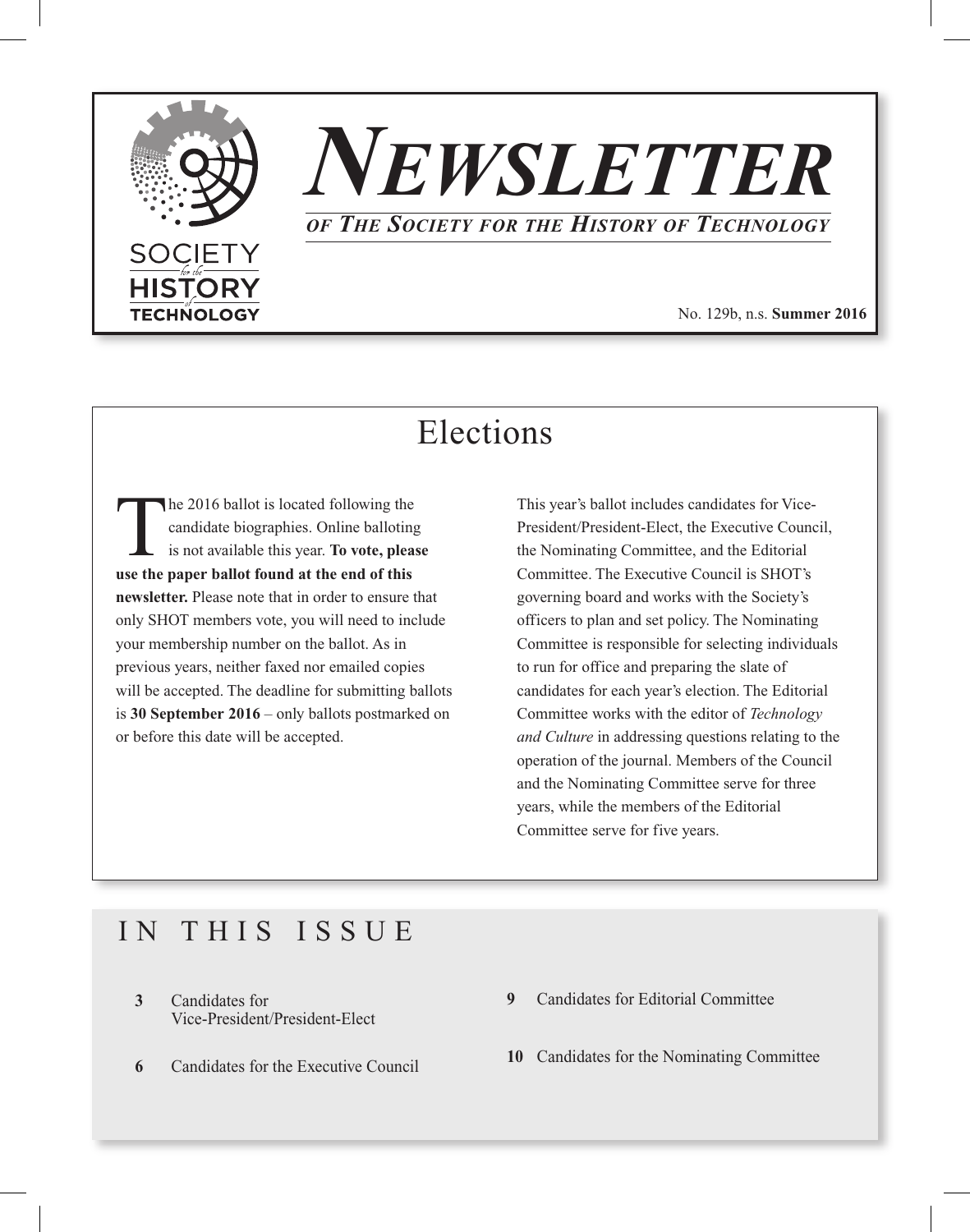#### **SOCIETY FOR THE HISTORY OF TECHNOLOGY**

#### **SOC IET Y OFFI C E**

#### **Deptartment of History**

310 Thach Hall Auburn University, AL 36849-5207, USA

 **Fax** 334-844-6673 **Email** shotsec@auburn.edu **Website** http://www.historyoftechnology.org

#### **OFFI C E R S**

 *President* **Francesca Bray**

*Vice-President/ President-Elect* **John Krige**  *Secretary* **Dave Lucsko**  *Treasurer* **Ross Bassett** *Editor* **Suzanne Moon**

#### **SHOT Newsletter Editorial Policies, Advertising Rates, and Submission Deadlines**

The SHOT Newsletter is published digitally once a year and is sent to all individual members of the Society who request it. During the rest of the year, news of the Society is available on its website. Items for inclusion will be published if received by 1 June. Material for the newsletter may be submitted via electronic mail. Nonmembers and institutions may receive the Newsletter by separate subscription for \$15 per year. The Newsletter is also available online at SHOT's website.

Readers should verify closing dates and other information provided by institutions and sponsors; the Secretary and SHOT are not responsible for changes or typographical errors or omissions. Advertising for books, journals, and other matters related to the interests of the Society and its members is accepted if received by 1 June.

#### **For Change of Address, Membership Information, and Journal Delivery Queries**

Please contact:

**Robert White-Goodman** *Journals Division Johns Hopkins University Press* 2715 N. Charles St. Baltimore, MD 21218, USA **Phone** 410-516-6964 **Fax** 410-516-3866 **Email** rwg@press.jhu.edu

*The SHOT logo was created by Brickworks of London*

| ADVERTISING RATES                                                               |              |
|---------------------------------------------------------------------------------|--------------|
| Full page $(7\frac{1}{2}$ " x $9\frac{1}{2}$ ")                                 | <b>\$200</b> |
| Half page $(7\frac{1}{2}$ " x 5" or 3" x 9 <sup>1</sup> / <sub>2</sub> ") \$150 |              |

| Half page $(7\frac{1}{2}$ " x 5" or 3" x 9 <sup>1</sup> / <sub>2</sub> ") \$150 |       |
|---------------------------------------------------------------------------------|-------|
| Quarter page $(3" \times 5")$                                                   | \$100 |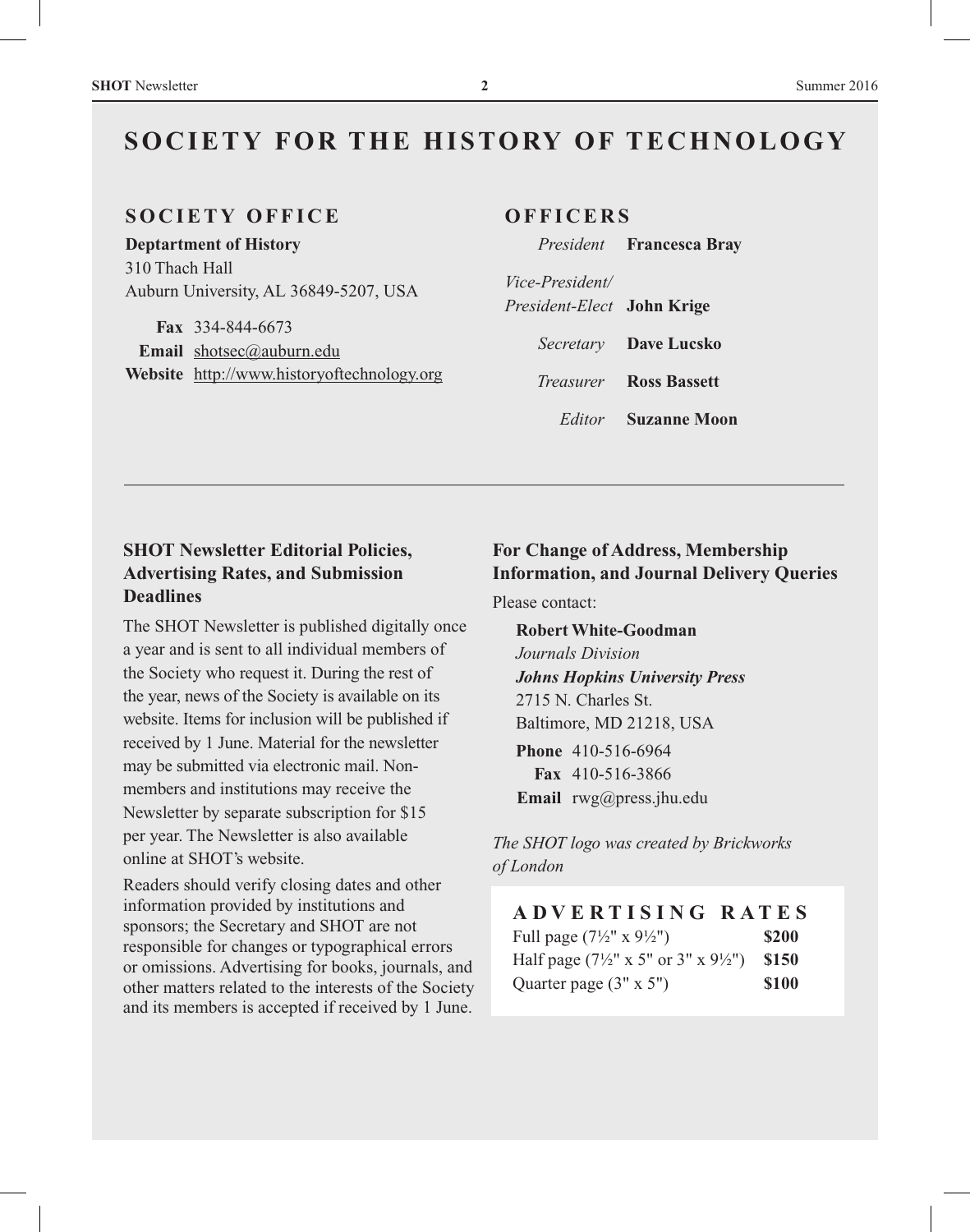### CANDIDATES FOR V ICE- PRES I D E N T/ PRES I D E N T-ELECT

**Tom Misa:** I am honored to be nominated for SHOT Vice President/President-Elect. I attended my first SHOT meeting in 1984, joined a couple years later, and SHOT has been my primary scholarly home ever since. Doing the math, I discover that I've been a SHOT member half my life. I think I'm a bit unusual in being something of a generalist—or perhaps a "serial specialist"? I remember being confused as a grad student about *which* of the half dozen active SIGs to join; none seemed to be interested in the "big questions" George Daniels had asked about the history of technology, though all were engaged in intriguing work. I attended both Jovians and Pelicans; the history of information and computing was a long way off for me.

Roz Williams in an essay about the culture of MIT observed that to administrators there the meaning of technology was singular and clear: computing, possibly even just "software." As a generalist in our field, I remain amazed and appalled. After several meanders, I've been working for the past dozen years in the history of information technology, most intensively as director of the Charles Babbage Institute and active member of SHOT's SIGCIS. CBI historians and archivists do research, conduct oral histories, collect and make accessible archival materials, and engage in outreach

One of our University of Minnesota development staff recently asked me, "so Tom, tell me, which of these CBI archival collections is your favorite?" Well, for 30 years CBI has been assembling the raw materials of history, including archival papers, printed matter, photographs, video, a few artifacts—determining in some sense what historians and the rest of the world can know about computing far into the future. It's not easy to choose a favorite. I mentioned that "everyone knows" computing determines the future (who can doubt the power of Moore's Law as Paul Ceruzzi describes it?), but at each moment it's difficult to know which direction computing is going in. Well-placed consultants, such as John Diebold and Gideon Gartner had a special knack for divining the future of computing. (CBI has a third such collection currently in the works.) With their experts predicting the rise of "the internet of things" or "cloud computing," and their clients making multi-billion investments to bring it about, these consulting firms exert outsize influence on shaping the path and consequences of information technology.

The good news is that SIGCIS has become one of SHOT's largest and most vibrant SIGs. It is *the place* for meeting historians of information technology and computing, where the thought collective gathers and the most talented scholars discuss their work. Yet, still, I remain uneasy that the "pitch" for information technology is quite so easy to make. Surely *technology* is more than "software"? SHOT is uniquely situated—with a community of scholars across many fields and regions and time periods—to provide deep insight into why computing is not the only history that matters. Even Bill Gates learned that exporting computers to Africa didn't do all that much to address the aspirations of Africans for clean water, adequate food, and peaceable societies. And, intellectually, SHOT is terribly good for SIGCIS and the history of computing. Our understanding of information technology as a technical profession, a field of power, its gender dynamics, its varied dominant and counter cultures—these are classic SHOT questions.

In Albuquerque in 2015 I met someone who thought I was dead; let me tell you that's an experience. She was a steel historian, and hadn't seen anything I'd written about steel since *A Nation of Steel* (1995), so naturally she concluded I had died. For a time I was sort of an STS person interesting in "managing technology," then a budding urban and architectural historian, and that landed me in the center of the Tensions of Europe network. With Johan Schot and Mikael Hård I worked in the history of modern cities and also with Andrew Feenberg and Philip Brey in the history of modernity. Unwittingly I moved sideways into the history of computing when trying to explain "monopolies" to my 1990s undergrad students, who understood little of medieval crafts or 19th century robber barons but did grasp the connection to Microsoft.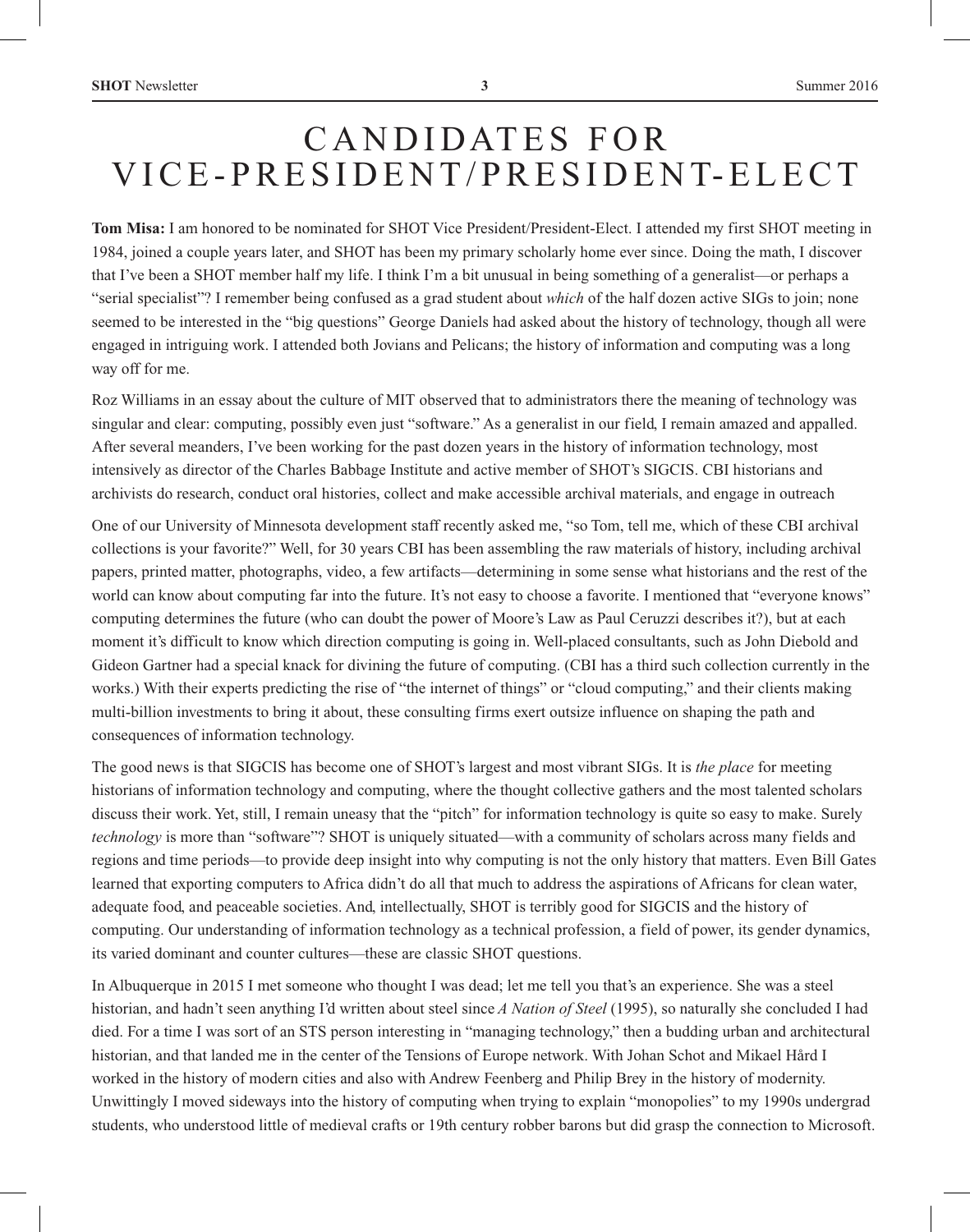#### CANDIDATES FOR PRES I D E N T/ V ICE- PRES I D E N T

Better confront the history of computing directly, I reasoned, and this led me in 2006 to the Charles Babbage Institute. Along the way, I wrote a book-length argument for the importance of social and cultural diversity in technology *(Leonardo to the Internet: Technology and Culture From the Renaissance to the Present).* A second edition in 2011 is my historian's response to unsustainable energy, insecure information, and global risk. The third edition will examine, and I'm sorry to phrase it this way, the dominance of the digital.

SHOT is blessed with active intellectual ferment, rich traditions, and a landmark journal in *Technology and Culture.* As a non-profit scholarly society, however, SHOT in my mind needs a bit of organizational reinventing. I would work with the Treasurer and Executive Council toward three goals. First, SHOT as any non-profit needs a sustainable financial model. This means that annual expenses for meetings and travel need to be funded on an annual basis, and long-term outlays such as prizes and the *Technology and Culture* editorial office need to be funded on a long-term basis, while medium-term "bright ideas" must not carve into either. Second, SHOT's constitution offers an intriguing possibility of regional meetings, something in addition to the annual meeting that might bridge our aspirations and our resources. Third, for any success at serious fund-raising, SHOT needs to develop a long-term strategic plan. External funders of all types now expect all non-profits to have one: a "simple statement" about the society's aims, a way of judging whether it is meeting them, and a means to ensure that someone—of course this is many people!—is responsible. I don't much admire "mission statements" but I do see the benefits of better follow-up and institutional continuity. For decades SHOT has operated as a small community, and this has served our culture of collegiality exceptionally well. In the next decade, SHOT needs to actively manage its institutional engagement with the broader society.

I've kept the boring biographical details for the end. I've served SHOT on a number of committees, including program, nominating, long-range planning, two book prizes, editorial, and *Technology and Culture* editor search as well as a stint on the Executive Council (1995–97). My books, courses, bibliographies, reviews, and research projects were once listed at my University of Minnesota website, but since that's being closed down (oh the ironies!) you can hopefully find them at tjmisa.com. I've been working the last decade to expand historical activity at two professional societies: the IEEE and especially the ACM, the Association for Computing Machinery, where I recently chaired its History Committee. I'm a series editor for history of computing at ACM Books as well as MIT Press. With Jeff Yost as my colleague, we've run CBI as a research shop funded by NSF, the Sloan Foundation, and DOE/Los Alamos. My two terms of directing CBI will come to an end in June 2017.

**Amy Slaton.** I'm very excited to have this opportunity to think about the past and future of SHOT. Since joining the society in 1988 I have felt a nearly constant rhythm of reflection and renewal running through the organization; SHOT today approaches its seventh decade with what feels to me like extraordinary energy and self-awareness. I am honored to be nominated this year for Vice President/President-elect and eager to bring to the position a continued stress on internationalizing SHOT, ideas for extending our academic and community networks, and a new array of digital opportunities.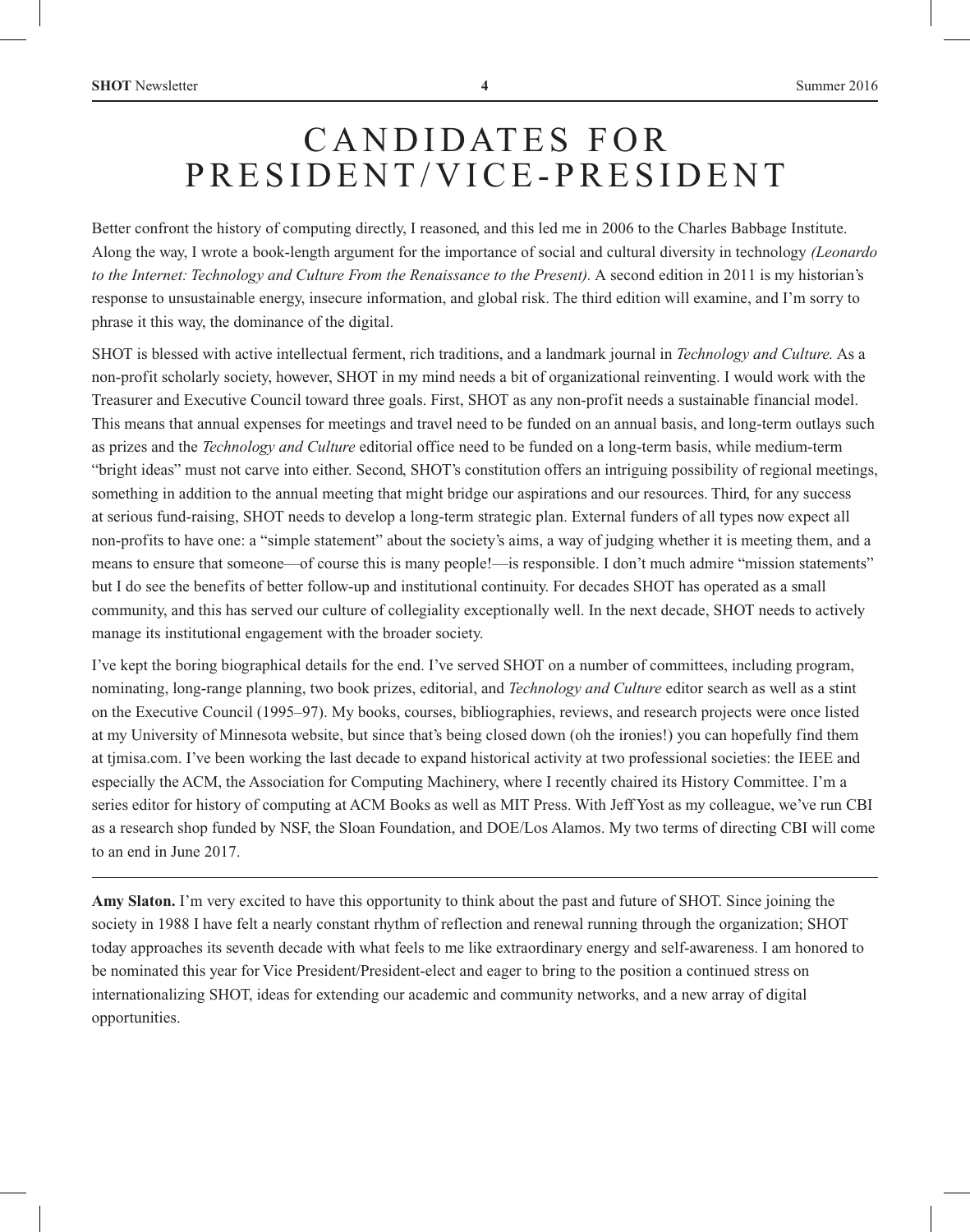### CANDIDATES FOR PRESIDENT/VICE-PRESIDENT

First, some background: I received my Ph.D. in the History and Sociology of Science from the University of Pennsylvania and was then a post-doc in the History and Philosophy of Science at Harvard. I went on to Drexel University where I helped to found the Program in Science, Technology, and Society and am now a Professor in the Department of History. I have written on the history of American building technologies, labor, metrology, and engineering and technical education, with a focus throughout on ideas about race, class, sexuality, and disability circulating in those realms. I am active in 4S and in the American Society for Engineering Education, and in 2017 I will begin co-editing with Tiago Saraiva the journal *History and Technology.*

As a part of SHOT I have served on the Executive Council as well as on the Editorial Committee and several prize committees, while active in the WITH and EDITH SIGs and very recently in The Maintainers, a new community of historians from SHOT and beyond who are engaging with the problematic role of "innovation" in twenty-first century culture and historiography. Through these activities and in the historical scholarship of my SHOT colleagues I have found a community rightly celebrated for its generous spirit and analytic creativity. If elected to VP/President-Elect, I would approach these as deeply interwoven priorities.

For example, over the last decade or so SHOT has unquestionably achieved a more international identity than it has previously had; in our annual meetings, membership, and publications we have begun to see dramatically increased representation beyond North America and western Europe. We have focused on crafting new relationships with individuals and institutions in many parts of the globe. Especially exciting has been a new influx of both younger and independent scholars, groups that have always been crucial contributors to SHOT's vitality. Similarly, through WITH, EDITH, and other initiatives we have sought to correct racial and gender under-representation within the society. All of these efforts have brought significant change. But my own historical research centers on diversity as that idea has been understood in places of technology-centered learning, work, and thought, and I would like to help bring SHOT's organizational AND historiographic attention to the very difficult question of what is and is not achieved through our familiar modes of outreach and inclusion: What exactly is changed, and what remains static when we seek to draw others into our sphere? What more could be changed? Put another way: How might our ideas of SHOT's boundaries themselves be creatively reimagined to achieve a widened and transformative presence for the society?

If we were to seek, for instance, new resources for new purposes, small foundation or archival grants might potentially support small-scale SHOT-identified workshops in diverse locales, or interdisciplinary events at other societies' meetings. Could we perhaps in this way broaden our sphere of activity beyond those who can easily attend SHOT's annual meeting, to increase participation and engage with new analytic frameworks while using relatively few resources? Program initiatives like these can find sustenance through new digital infrastructures, and The Maintainers'lively on-line community offers one model for this. As well, with an international group of graduate students I have inaugurated an on-line platform for exchange on the "Critical History of Standards," funded in part by NIST. I can imagine SHOT's members shaping many other such agile communities of interest, changing formats and foci as our famously expansive curiosity about the history of technology may prompt.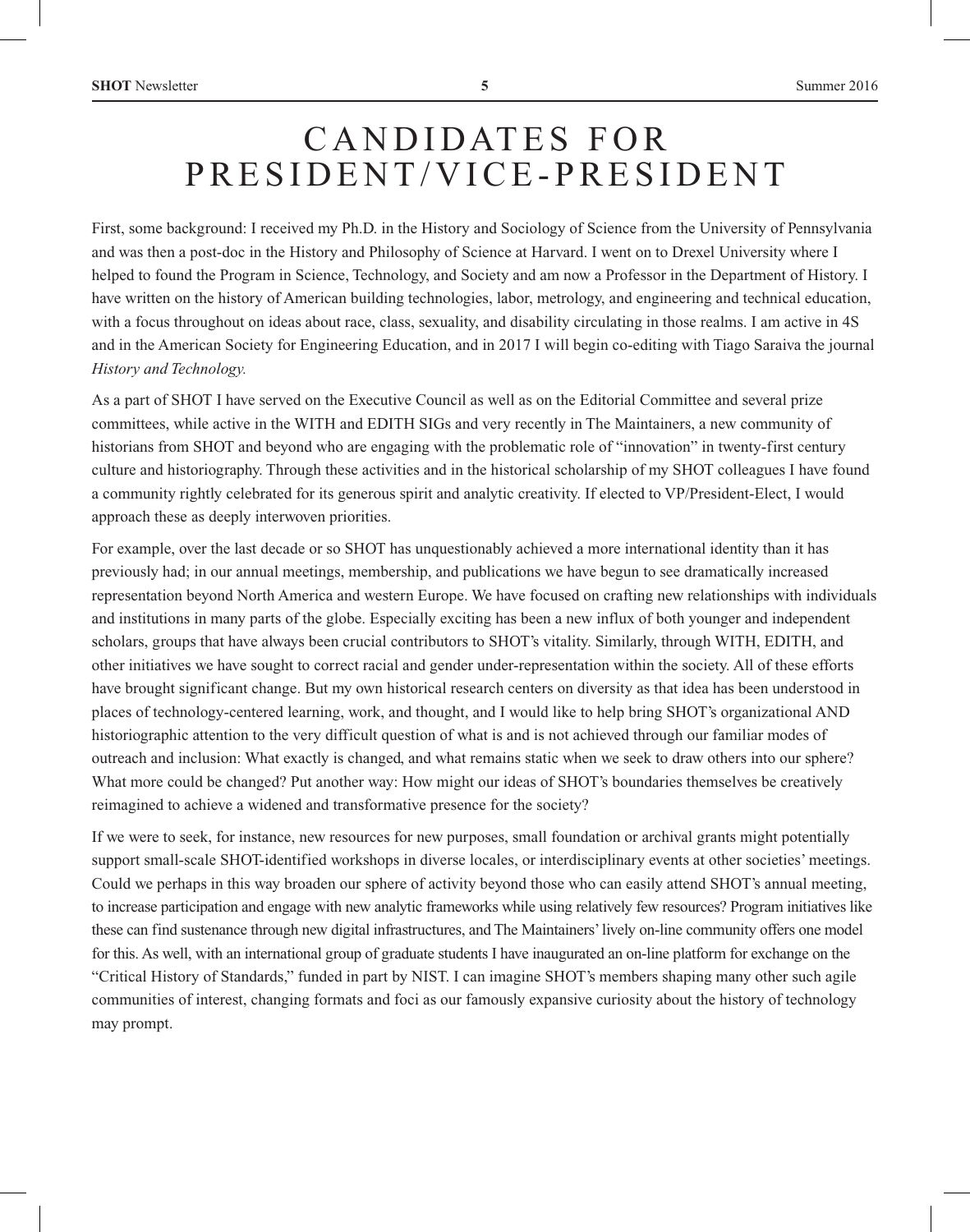### CANDIDATES FOR PRES I D E N T/ V ICE- PRES I D E N T

Also, if we wish to enact our social justice priorities, as SHOT's inclusive ideologies have always seemed to indicate, we might ask how can we take a greater part in public conversations around technology, broadly conceived. A part-time SHOT press officer might connect our unequaled analysts of historical and recent infrastructures, colonial regimes, terrorism, issues of the Anthropocene, labor, disaster readiness, digital cultures, food production, education, gender, and health to current media curiosities. I think that in addressing such audiences new questions about our historical cases and their meaning for our own time, for our own students or readers, would arise as well, refreshing our inquiries yet again.

In short, with our journal and annual meeting as powerful foundations, we might now expand through new media and formats as our historical skills and enthusiasms dictate… and we can hope, in unexpected ways as well: Our familiar privileges and commitments as historians deserve our critical scrutiny. The model of SHOT almost as a humanities research center (newly practical in an era of on-line communities and exchange) might be one that engages us more deeply in the landscapes of global scholarship and public discourse, and if elected I would be very excited to work with old and new colleagues towards these ends.

### CANDIDATES FOR THE EXECUTIVE COUNCIL

**Joyce Bedi.** When SHOT meets in Philadelphia in 2017, I will celebrate my 35th year as a member of the Society. Since that first meeting, I have had the privilege and pleasure to serve SHOT in several capacities. I chaired the Dibner Award committee for five years and the Technology Museums Special Interest Group for three years, and was the editor of TEMSIG's former newsletter, *Artifactory,* for 8 years. I also served two terms on the Sally Hacker Prize committee, five years on the SHOT Advisory Council, and am currently a member of the Editorial Committee. I am honored now to be nominated for election to the Executive Council.

My career in the public history of technology includes my current position as senior historian at the Smithsonian Lemelson Center, where I am the co-editor, with Arthur Daemmrich and Arthur Molella, of the Lemelson Center Studies in Invention and Innovation book series with MIT Press, and, with Arthur Molella, of the first volume in the series *Inventing for the Environment* (2003). I am a contributing author to *Places of Invention* (2015), the companion book to the Dibner Award-winning exhibition. My research on the work of Harold Edgerton in stroboscopic photography has resulted in publications, presentations, and exhibitions. Before joining the Lemelson Center in 1995, I held research and curatorial positions at the MIT Museum, the Edison National Historic Site, the IEEE History Center, and the Powerhouse Museum in Sydney, Australia.

If elected to the Executive Council, I would work in partnership with other Council members to grow our membership and build brand recognition. SHOT's exemplary record of scholarship offers opportunities to broaden the Society's reach beyond the walls of the academy and to establish an exciting and informative dialogue among scholars, practitioners, young people, and interested non-specialists. By continuing to develop an international, interdisciplinary, and diverse membership, building on current features like Technology's Stories, and exploring new outlets for disseminating research by SHOT members, the Society will enhance its reputation as the paramount voice for enhancing the public understanding of the history of technology.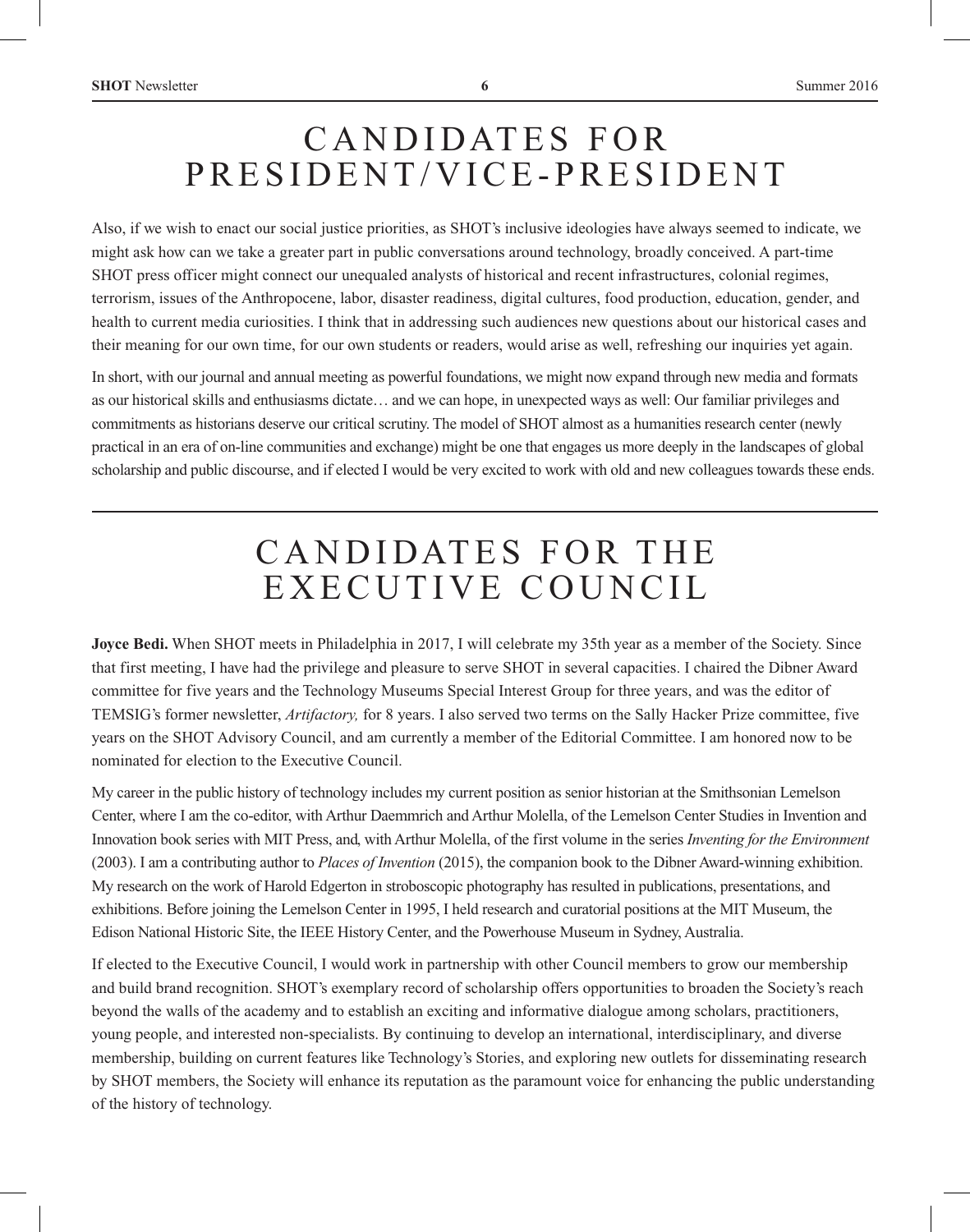#### CANDIDATES FOR THE EXECUTIVE COUNCIL

**Paul E. Ceruzzi.** For the past 32 years I have been a curator in the Department of Space History at the Smithsonian Institution's National Air and Space Museum in Washington, DC. I have been a member of SHOT since my days as a graduate student in the American Studies Department at the University of Kansas, and I have participated in many Annual Meetings as a presenter, commentator, chair, and organizer of sessions. I have also served on the SHOT Program Committee, the Dibner Award Committee, and I was one of the founders of SIGCIS, the Special Interest Group on Computers, Information, and Society. Watching the Society grow over the past four decades has been a source of great satisfaction, although that growth also represents a challenge, as the Society strives to keep the spirit of inclusiveness and comradeship of its early days.

Most members of SHOT are familiar with my publications in the history of computing, including *A History of Modern Computing* (1998, second edition, 2003), and more recently *Computing: A Concise History* (2012). I have also worked on several major exhibits at the National Air and Space Museum and published accompanying catalogs for them, most recently *Time and Navigation* (2014). I recently served on the curatorial team that re-configured the Boeing "Milestones of Flight" Hall: the main entrance to the National Air and Space Museum, one of the most-visited museums in the world.

I am honored to be considered as a candidate for the SHOT Executive Council. If selected, my goal would be what I mentioned above: to keep the spirit of inclusiveness and comradeship that I felt when I joined. As the years go by, fewer members of SHOT have a direct memory of interacting with Mel Kranzberg, the society's founder. Younger members may be tired of hearing older members talking about how important he was to the Society and to their individual careers. The best way to remember him is not to tell stories about his leadership (although I have many!) but to carry on his spirit of encouraging and welcoming new members, as they carry the history of technology into new directions.

Most of us are familiar with Mel's First Law: "Technology is neither good nor bad; nor is it neutral." It is a luminous statement, which states in a few words what so many of us in SHOT strive to understand. I believe however that Mel and the original founders of SHOT had a largely positive view of technology, the First Law notwithstanding. In other words, they believed that the development of advanced technology had been inherently good. The force that has animated SHOT and sustained its membership over the years has been the tension implied in reconciling the validity of the First Law with the view of technology held by many of SHOT's members. As a curator at a museum that embraces the benefits of air and space flight, I experience this tension almost every day. I also know its corollary: the belief in at least a mild form of technological determinism. If asked to join the Executive Council, I would hope to keep these issues in the fore, as the topics of research among SHOT's members evolve.

**Aleksandra Kobiljski.** Aleksandra Kobiljski is Associate Research Professor at the French National Research Center (CNRS). Her current project is on the envirotech history of steel-making in Japan in the late nineteenth and early twentieth century. She received her Ph.D. in History from the City University of NewYork (Graduate Center) in 2010. She has since taught history of science and technology in modern East Asia at Harvard University before moving back to Europe in 2011. An enthusiastic SHOT member since 2010, she has not missed an annual meeting since Dearborn in 2014. She has attended Executive Council meetings, participated as a presenter, discussant, and panel organizer, and contributed to SHOT business as a member of Prometheans and by serving on the Sites Committee. She has appreciated the association's openness to international members and the resulting methodological and institutional diversity. Having been trained in the US, working in France and doing research on Japan, she appreciates SHOT as a place of exciting intellectual conversations which stimulate and nurture her research agenda.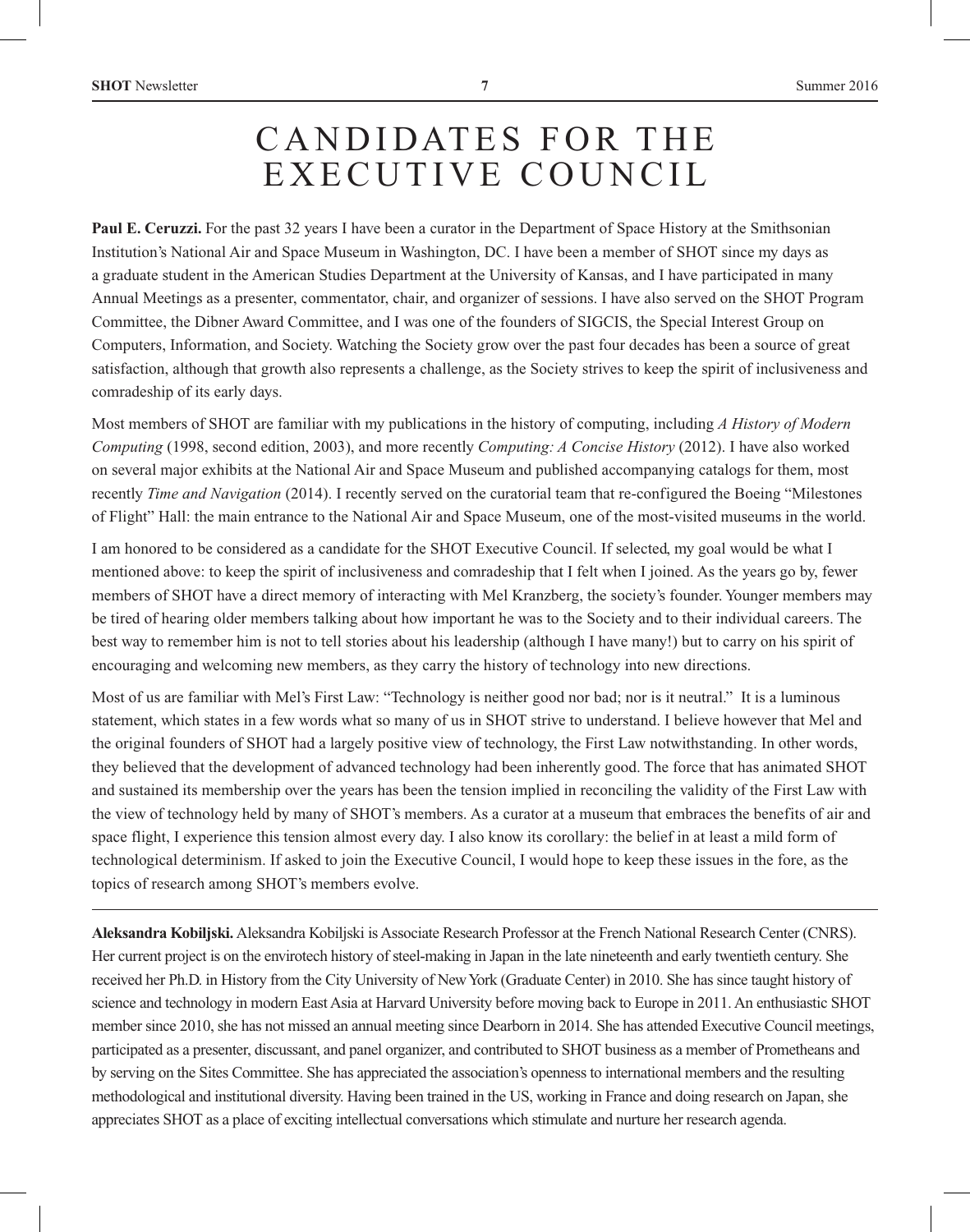#### CANDIDATES FOR THE EXECUTIVE COUNCIL

If elected to SHOT's Executive Council, she would seek to be a Maintainer, by which she means putting energy and time into sustaining ongoing projects and initiatives of the society. In her activities with the Executive Council, she would draw upon her background in research, teaching and service as well as on her international training and network to continue to develop scholarly connections with Europe and Japan. As a member of the editorial team of Artefact, francophone journal of record for the history of technology, she would also seek to strengthen ties between these two communities.

**Erik Rau.** I am the Director of Library Services at Hagley in Wilmington, Delaware (USA). After earning my Ph.D. in the history and sociology of science from the University of Pennsylvania, I taught at Drexel University for fourteen years, including in its Program (now Center) in Science, Technology, and Society, while publishing several articles from my dissertation on the origins and proliferation of operations research in Great Britain and the United States. Part of that research included the efforts to incorporate information technology in library work. I have also served as board chairman during my two terms on the Delaware Humanities Council, and while board vice chairman led a grant-funded effort to encourage small Delaware institutions to preserve the state's industrial history and provide public access to these assets through a shared digital portal. I served on SHOT's Robinson Committee at the start of the millennium (!) and am currently on the *T&C* editorial board. I have also served on the editorial board of the *Pennsylvania Magazine of History and Biography* and coordinate Hagley's support of the Johns Hopkins University Press series of monographs, "Hagley Library Studies in Business, Technology, and Politics" (Richard John, series editor).

In my first semester as a graduate student, Thomas Hughes urged me to do two things: become a SHOT member and use Hagley's library. I am honored by the friendships and intellectual camaraderie I have found in SHOT, and am proud to lead Hagley Library, one of SHOT's earliest institutional allies and an international resource. Three ambitions I hope to realize while on SHOT's Executive Committee are strengthening the strategic partnerships between SHOT's members and research libraries, encouraging awareness among SHOT members of the challenges and opportunities of digital sources, and developing new ways to promote public access to and awareness of SHOT members'scholarship. I also have an interest in making graduate students more aware of rewarding career opportunities outside of the academy.

**Honghong Tinn.** I am an assistant professor of History at Earlham College in Richmond, Indiana, USA. I received my Ph.D. in Science and Technology Studies from Cornell University in 2012. I held postdoctoral fellowships at the Max Planck Institute for the History of Science in Berlin and at the National University of Singapore. My book project examines how digital electronic computers made their way from the United States to Taiwan through international technical aid programs during the Cold War. In addition, one of my recent research projects looks at the history of economist Wassily Leontief's inter-industry input-output analysis and its global circulation. I currently serve as the convener of the book review board for *East Asian Science, Technology and Society: An International Journal* (Duke University Press).

SHOT has been my intellectual home since my first SHOT meeting in Washington, DC, in 2007. I am a member of SIGCIS and the SHOT Asia Network. These two special interest groups have offered me valuable advice on teaching and publication, as well as various opportunities such as travel funds, since I joined. Furthermore, I am grateful for the warm collegiality in the society, inspired by its vibrant scholarship, and energized by the community's rigorous intellectual pursuit. I especially appreciate the invitation to contribute to the society as the Chair of the Internationalization Committee from 2013 to 2014. As part of my tenure, I advertised our International Scholars Program widely to several area studies scholarly associations in the United States.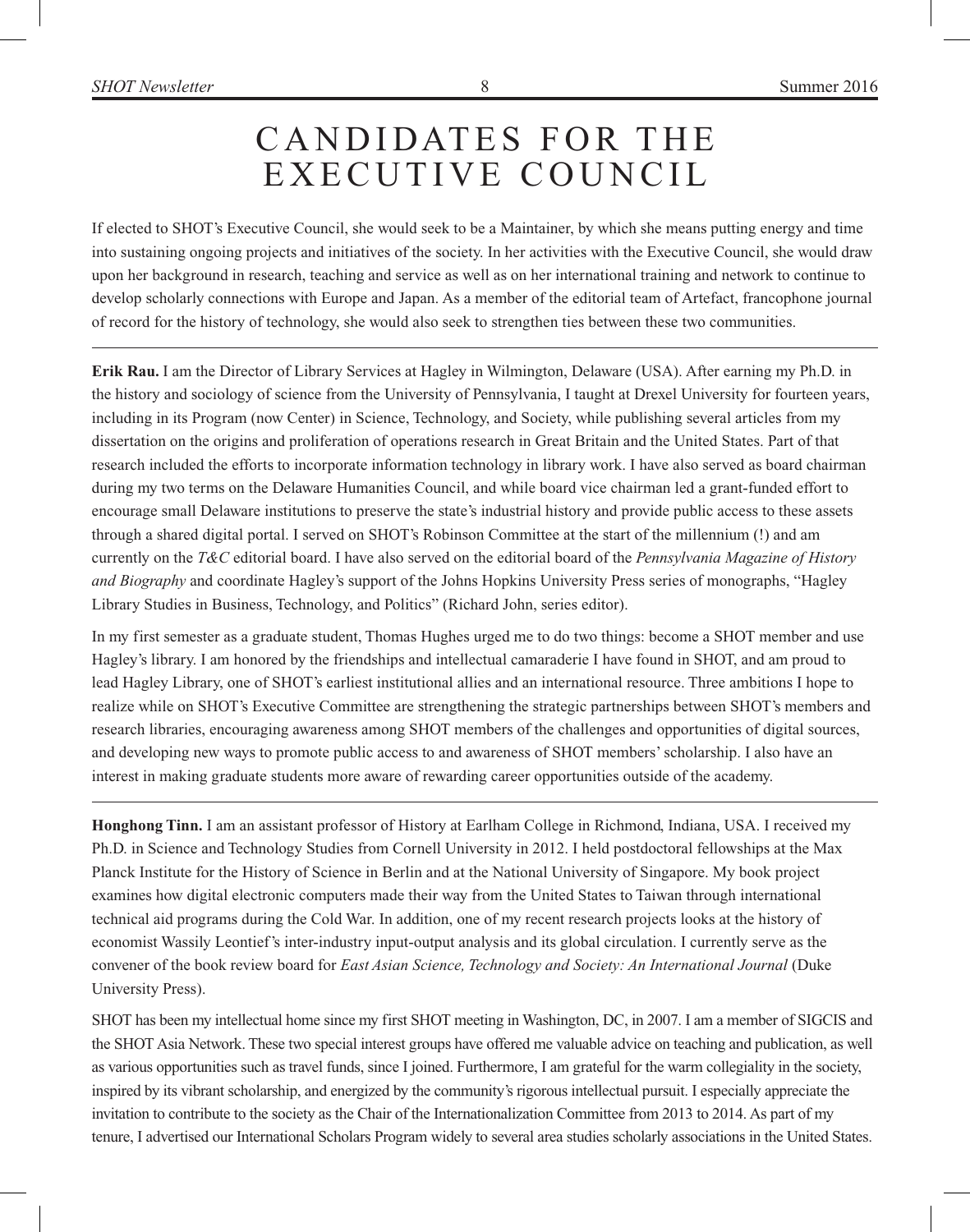### CANDIDATES FOR THE EXECUTIVE COUNCIL

I am honored to be nominated for election to the Executive Council. If elected, I would work on supporting the society's recent efforts in diversity such as internationalization and EDITH. I would hope to encourage and invite participants from neighboring disciplines, from all social groups, and from under-represented regions and countries to attend our annual meetings and to join us as members. I believe that the intellectual strength of our society will benefit from a diverse membership that will showcase technology stories of all sorts, inspiring our research and teaching. Furthermore, I would hope to facilitate more conversations between our field, broader historical scholarship, and other subfields of history, the goal of which would be to promote the visibility of our society and to link the society to other historical subfields. Finally, I hope to work on offering resources for graduate students and early career scholars to explore professional development opportunities for both academic and non-academic jobs.

**Lee Vinsel.** I am an Assistant Professor of Science and Technology Studies and Director of the Science and Technology Studies Program at Stevens Institute of Technology. I have recently completed a book manuscript, *Moving Violations: Automobiles, Experts, and Regulations in the United States,* and I have published articles in *Technology and Culture, History and Technology,* and *Enterprise & Society.* With Andrew Russell, I have organized conferences, managed online communities, and authored essays related to The Maintainers, a research network focused on ordinary technologies, mundane labor, infrastructure, and inequality. I have previously served on SHOT's social media committee and acted as a guest judge for the Robinson Prize.

I am honored to be nominated for election to the Executive Council. I fundamentally believe that SHOT is on a good trajectory, that the history of technology is a thrilling body of scholarship today, and that we should be celebrating. If elected, I would like to continue fostering what is good and great and wonderful rather than mulling what is bad, bleak, and boring. I am particularly interested in raising the history of technology's position in the public eye. Our culture is full of stories about technology. Most of them are lousy. We do better. The public should know.

### CANDIDATES FOR THE EDITORIAL COMMITTEE

**Benjamin Gross.** I am Associate Vice President for Collections at the Linda Hall Library — the world's foremost independent research library devoted to engineering, science, technology, and their histories. My research focuses on the consumer electronics industry, with a particular emphasis on the internal dynamics of corporate R&D. My upcoming book, slated for publication in the fall of 2017, examines the creation of the first liquid crystal displays at the Radio Corporation of America (RCA). Between 2011 and 2015, I was a postdoctoral fellow at the Chemical Heritage Foundation, where I contributed to a variety of projects exploring the history of materials science. During that time, I also served as curator of the Sarnoff Collection at The College of New Jersey, a set of 6,000 artifacts related to RCA and the development of telecommunications during the 20th century.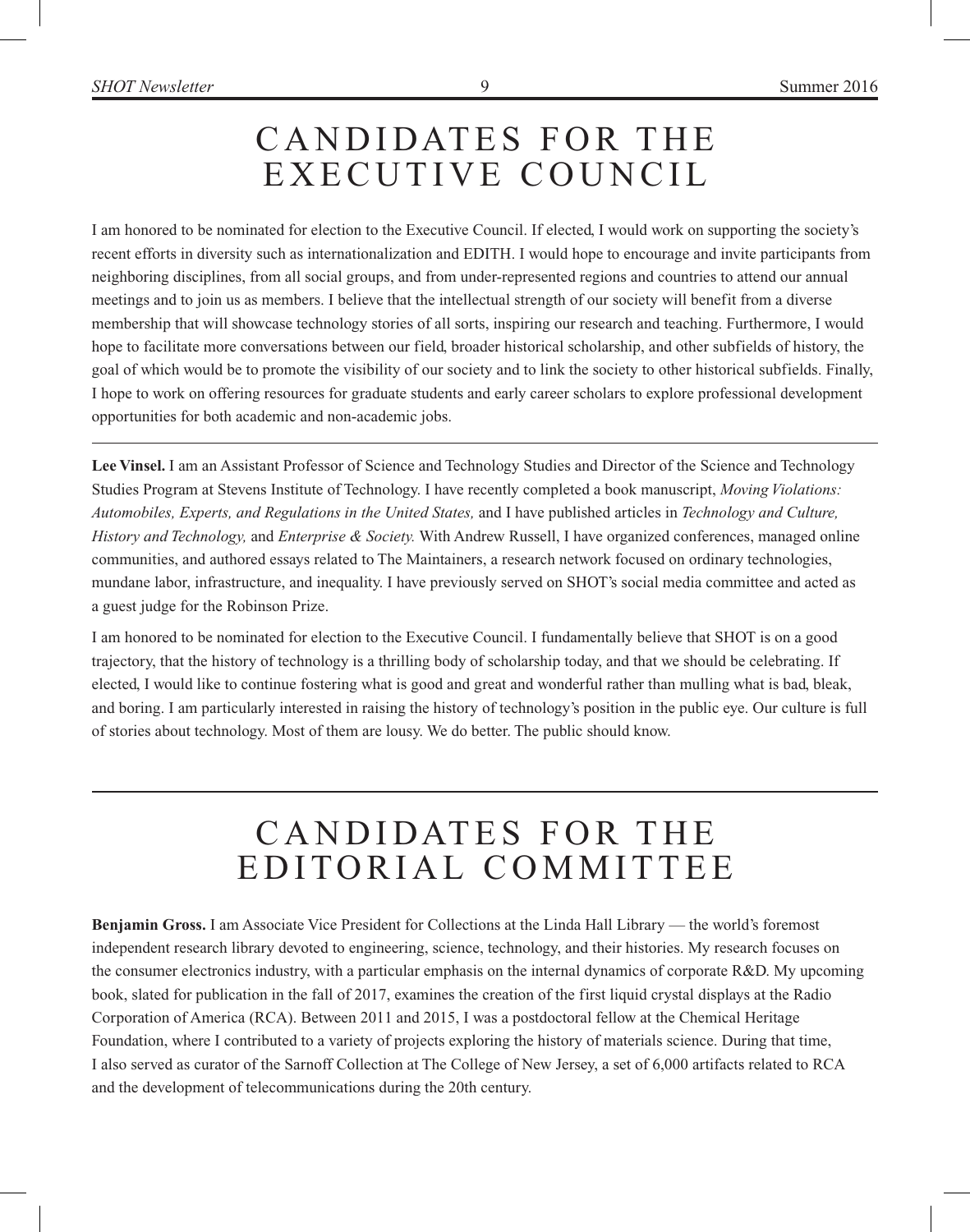### CANDIDATES FOR THE EDITORIAL COMMITTEE

It is an honor to be considered for membership on SHOT's Editorial Committee. Participation in SHOT has been a central part of my professional development since graduate school. I have been a member of the Robinson Prize Committee and maintained ties with numerous special interest groups, including the Jovians, Mercurians, Prometheans, SIGCIS, and TEMSIG. These connections, as well as my experience working on public history and social media initiatives, leave me well-positioned to broaden *Technology and Culture'*s readership through the creation of new online platforms for scholarly engagement.

**Christopher Jones.** It is a privilege to be invited to stand for election as a member of SHOT's Editorial Committee. My goal would be to encourage and assist the society in pursuing alternative publication strategies designed to reach wider audiences. I have personal experience doing this in two primary ways. First, I have published in popular media outlets such as *Huffington Post, The Atlantic,* and *Zocalo Public Square.* Second, I serve as editor of the H-Environment Roundtable Reviews, an open-access web-published forum that involves three to four scholars reviewing a new work in environmental history followed by an author response. In both cases, I've found experimenting with non-traditional approaches has been beneficial for spreading ideas and would be happy to work with SHOT and its members to consider how best to share our insights.

Christopher F. Jones, Assistant Professor in the School of Historical, Philosophical, and Religious Studies, studies the histories of energy, environment, and technology. He is the author of *Routes of Power: Energy and Modern America* (Harvard, 2014) and is currently working on a project examining the relationships between economic theories of growth and the depletion of non-renewable natural resources. He has served as co-convener of the Envirotech SIG and is currently editor of H-Environment Roundtable Reviews.

# CANDIDATES FOR THE NOMINATING COMMITTEE

**Dolly Jørgensen.** I am an Associate Professor of History of Environment and Technology at Luleå University of Technology, Sweden. I have very broad research interests at the junction of environmental and technological history, with publications spanning from medieval urban sanitation to the modern use of offshore oil structures as artificial reefs. I have co-edited two volumes at the envirotech intersection: *New Natures: Joining Environmental History with Science and Technology Studies* (2013) and *Northscapes: History, Technology & the Making of Northern Environments* (2013). I was a practicing environmental engineer before earning a Ph.D. in 2008 in history from the University of Virginia under the supervision of Bernie Carlson, who is familiar to all the SHOT regulars.

I have previously served on SHOT's Site Selection Committee (2009–2011) and was Co-convener of the Envirotech Special Interest Group (2010–2012). I am currently the President of the European Society for Environmental History, with my second and final term finishing in 2017.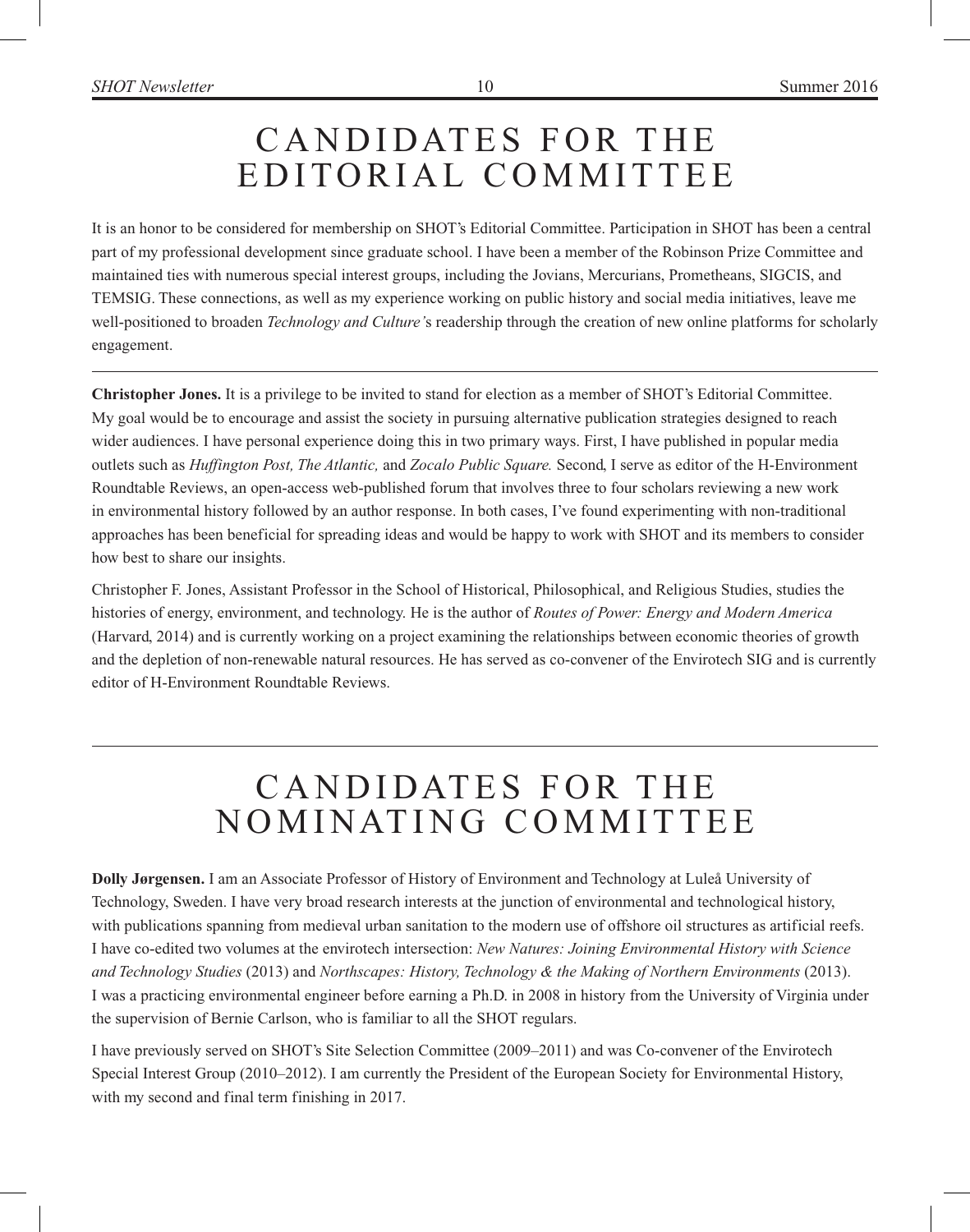### CANDIDATES FOR THE NOMINATING COMMITTEE

I consider SHOT a part of my family. I attended my first SHOT conference as a Ph.D. student in 2004 in Amsterdam, where I had the good fortune to meet another Ph.D. student, Finn Arne Jørgensen, whom I later married. Many of you will recognize my two children, Marion and Lina, who have also attended many SHOT conferences as "dependent scholars," including most recently in Singapore. I look forward to many more years of sharing scholarship and friendship with SHOT members.

**Lisa Onaga.** I am an assistant professor in the College of Humanities, Arts, and Social Sciences at Nanyang Technological University, Singapore. I received my Ph.D. in Science and Technology Studies at Cornell University, where I initiated research on a revisionist history of Japanese silk cultivation at the turn of the twentieth century. This project culminated recently in a book manuscript that considers the silk cocoon as a site of environmental intervention wherein biological and sericultural technologies converged to permit the spatial and temporal multiplication of cocoon harvests, motivated by the American appetite for cheap raw silk through the 1920s. I teach about the history of science, technology, and environment in East Asia, and my collaborations (e.g., forthcoming in *Technology and Culture*) reflect an interest in using science, technology, and social perspectives to highlight underexamined historical voices in Asia. My appreciation for the history of technology is deeply informed by the 11 March 2011 earthquake, tsunami, and nuclear power plant disasters in Japan, which spurred the digital project, "Teach311.org." That year, I joined SHOT. Teach311.org became a joint project of the SHOT Asia Network, partnered with the History for Science Society's Forum for the History of Science in Asia. It provides a space to encourage historical and nuanced exploration of the infrastructural underpinnings of disasters. I am humbled to be able to lead the diverse Teach311.org team and its evolving operation in Arabic, Bahasa Indonesia, Chinese, Japanese, Korean, and English. (After five years, we gathered in real life for the first time at the SHOT Meeting in Singapore 2016.) I served on the Local Arrangements Committee for the Singapore Meeting organizing events at the intersection of art and technology. I will complete a term on the Robinson Prize Committee in 2017. I am grateful for the many opportunities that SHOT SIGs engender to encourage diverse forms of community engagement and would strive to maintain a spirit of inclusivity as a member of the Nominating Committee.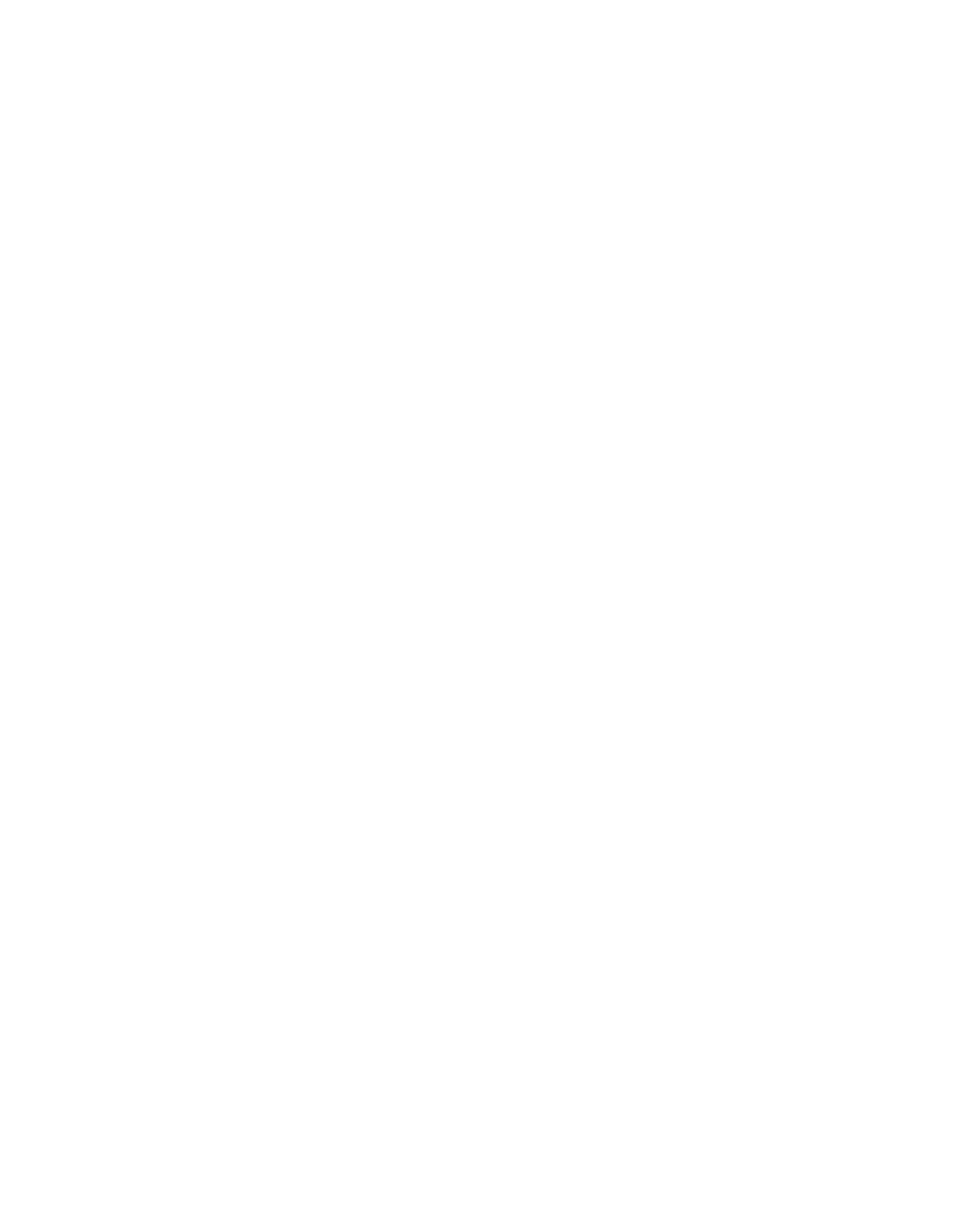## 2016 SHOT BALLOT

After marking your ballot, please detach it, fold it in half, and tape it closed on all three open sides. Affix a firstclass stamp as indicated on the reverse side and mail it to the SHOT Secretary's office postmarked by 30 September 2016.

| <b>Executive Council</b><br>Three-year term | <b>Nominating Committee</b><br>Five-year term<br>Vote for 1 out of 2 |  |
|---------------------------------------------|----------------------------------------------------------------------|--|
| Vote for 3 out of 6                         | Dolly Jørgensen                                                      |  |
| Joyce Bedi                                  |                                                                      |  |
| Paul Ceruzzi                                | Lisa Onaga                                                           |  |
| Aleksandra Kobiljski                        |                                                                      |  |
| Erik Rau                                    | <b>Editorial Committee</b>                                           |  |
|                                             | Five-year term                                                       |  |
| Honghong Tinn                               | Vote for 1 out of 2                                                  |  |
| Lee Vinsel                                  | Benjamin Gross                                                       |  |
|                                             | Christopher Jones                                                    |  |

#### **Vice President/President-Elect**

Two-year term *Vote for 1 out of 2*

\_\_\_\_\_\_\_\_ Tom Misa

\_\_\_\_\_\_\_\_ Amy Slaton

#### **Treasurer**

Two-year term *Vote for 1 out of 1*

\_\_\_\_\_\_\_\_ Richard Hirsh

SHOT Membership No.: \_\_\_\_\_\_\_\_\_\_\_\_\_\_\_\_\_\_\_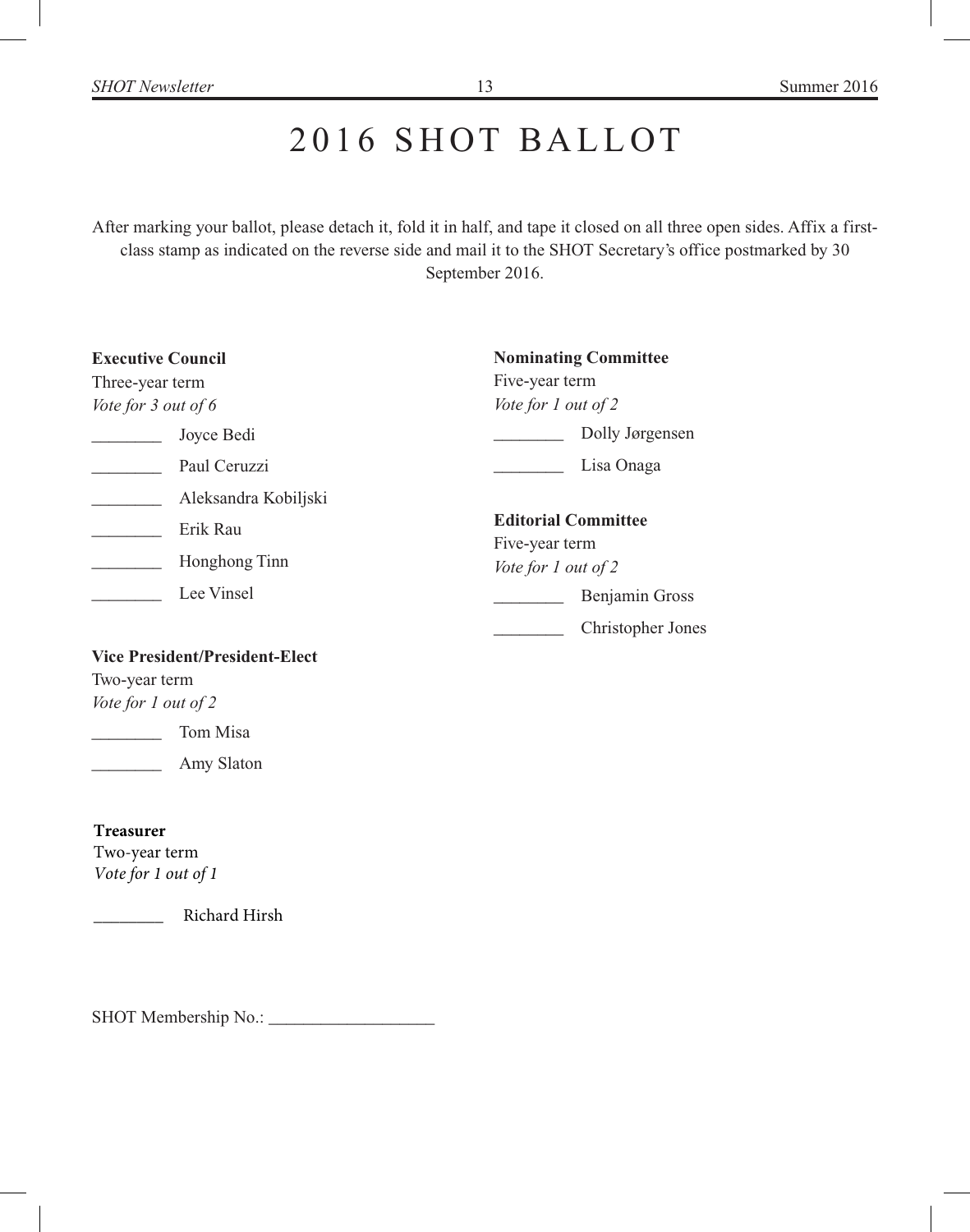PLACE STAMP HERE

David N. Lucsko, SHOT Secretary Department of History 310 Thach Hall Auburn University, AL 36849-5207